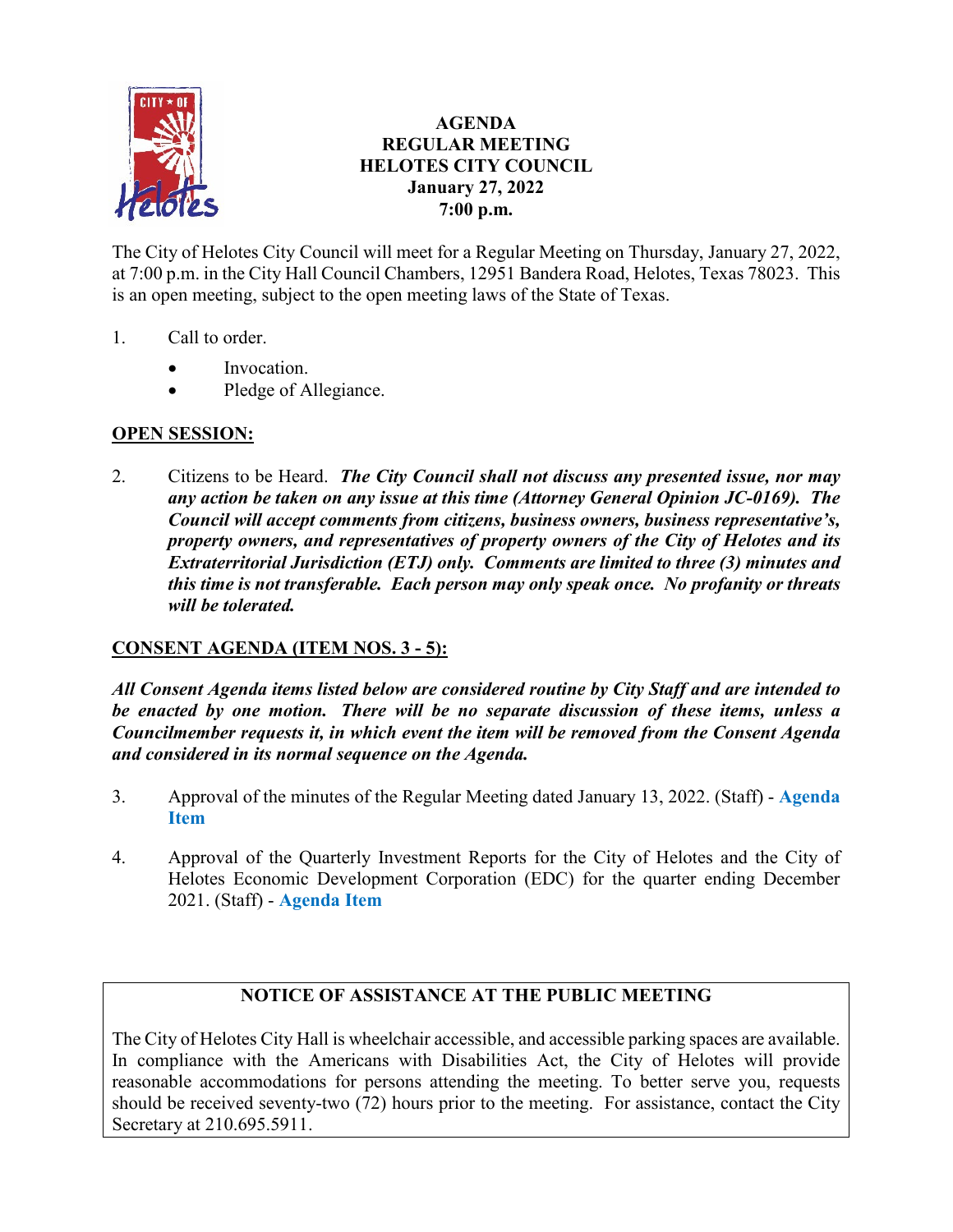#### **CONSENT AGENDA contd.:**

5. Approval of an Ordinance of the City Council of the City of Helotes, Texas calling for a General Election to be held on Saturday, May 7, 2022, for the purpose of electing one (1) Council Member Place 1, one (1) Council Member Place 2, and one (1) Council Member Place 4; providing for early voting and for notice of the Election; making provisions for the conduct of the Election; authorizing the Mayor to negotiate and execute a Contract for Election Services with Bexar County, Texas; and resolving other matters related to such election. (Staff) - **[Agenda Item](https://www.helotes-tx.gov/wp-content/uploads/2022/01/5-Election.pdf)**

#### **ITEMS FOR INDIVIDUAL CONSIDERATION:**

- 6. Discussion of and action on a request by Jacob and Kara Whittington for approval of a variance to Municipal Code of Ordinances Chapter 18 *Buildings and Building Regulations*, Section 18-12 (b) *International Building Code Adopted*, Subsection 312.2 *Access Control Gate Systems,* authorizing one (1) vehicular access gate to encroach on the required setback of twenty feet (20') from the front property line on a residential zoned lot located at 15285 Marin Hollow, Helotes, Texas 78023, and identified as BCAD Prop. ID No. 358763. (Applicant) - **[Agenda Item](https://www.helotes-tx.gov/wp-content/uploads/2022/01/6-Whittington-Variance.pdf)**
- 7. Discussion of and action on an Ordinance of the City Council of the City of Helotes, Texas, amending Municipal Code of Ordinances Chapter 18 *Buildings and Building Regulations,* Article II *Technical Codes*, and Chapter 38 *Fire Prevention and Protection*, Article III *Fire Code,* by adopting updated editions of the International Codes ("I-Codes") and National Electrical Code for building and fire standards applicable in the City of Helotes. (Staff) - **[Agenda Item](https://www.helotes-tx.gov/wp-content/uploads/2022/01/7-Building-Fire-Codes.pdf)**

# **CLOSED SESSION:**

- 8. Closed Session in accordance with Texas Government Code §551.074 *Personnel Matters*. In addition to the matters listed below, any matter scheduled for Open Session may be discussed in Closed Session, as appropriate and authorized by law:
	- §551.074 *Personnel Matters* Discuss the candidate qualifications for the position of City of Helotes Economic Development Corporation Executive Director.

#### *Adjourn into Open Session*.

# **Continued on the next page.**